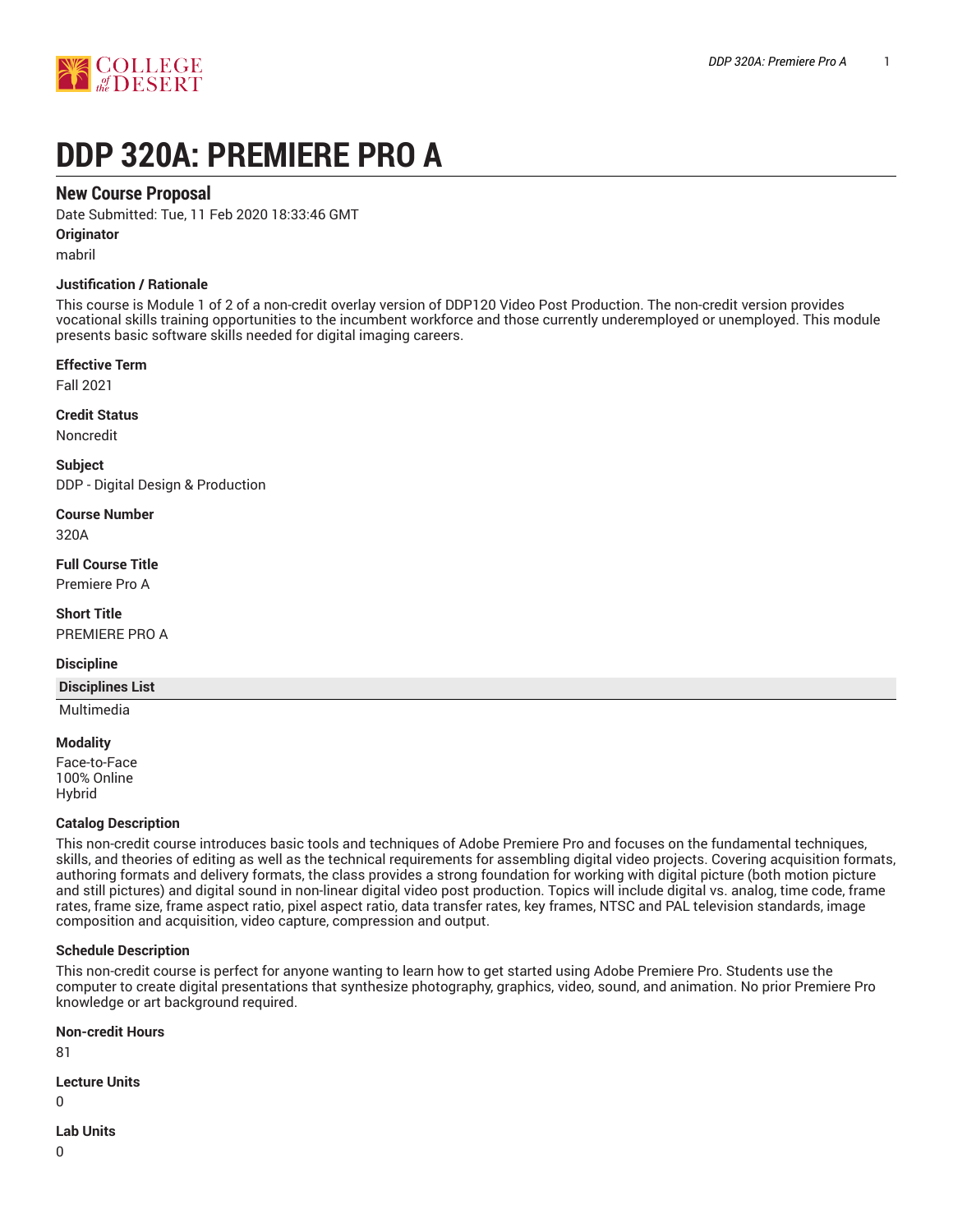

#### **Lab Semester Hours**

 $\Omega$ 

**In-class Hours** 45

# **Out-of-class Hours**

36

## **Total Course Units**

0 **Total Semester Hours**

81

# **Override Description**

Noncredit courses do not have lecture and lab so outside of class hours must be adjusted so the noncredit course has the same total hours as the credit equivalent.

# **Required Text and Other Instructional Materials**

#### **Resource Type**

Book

#### **Author**

Dockery, Joe; Schwartz, Rob; Chavez, Conrad

**Title**

LEARN Adobe Premier Pro CC for Video Communication

#### **Edition**

2nd

#### **City**

Berkeley

#### **Publisher**

Adobe Press

# **Year**

2019

# **College Level**

Yes

#### **Flesch-Kincaid Level** 12

# **ISBN #**

978-0134878577

# **Resource Type**

Book

# **Author**

Maxim Jago

**Title**

Adobe Premier Pro CC Classroom in a Book

# **Edition**

1st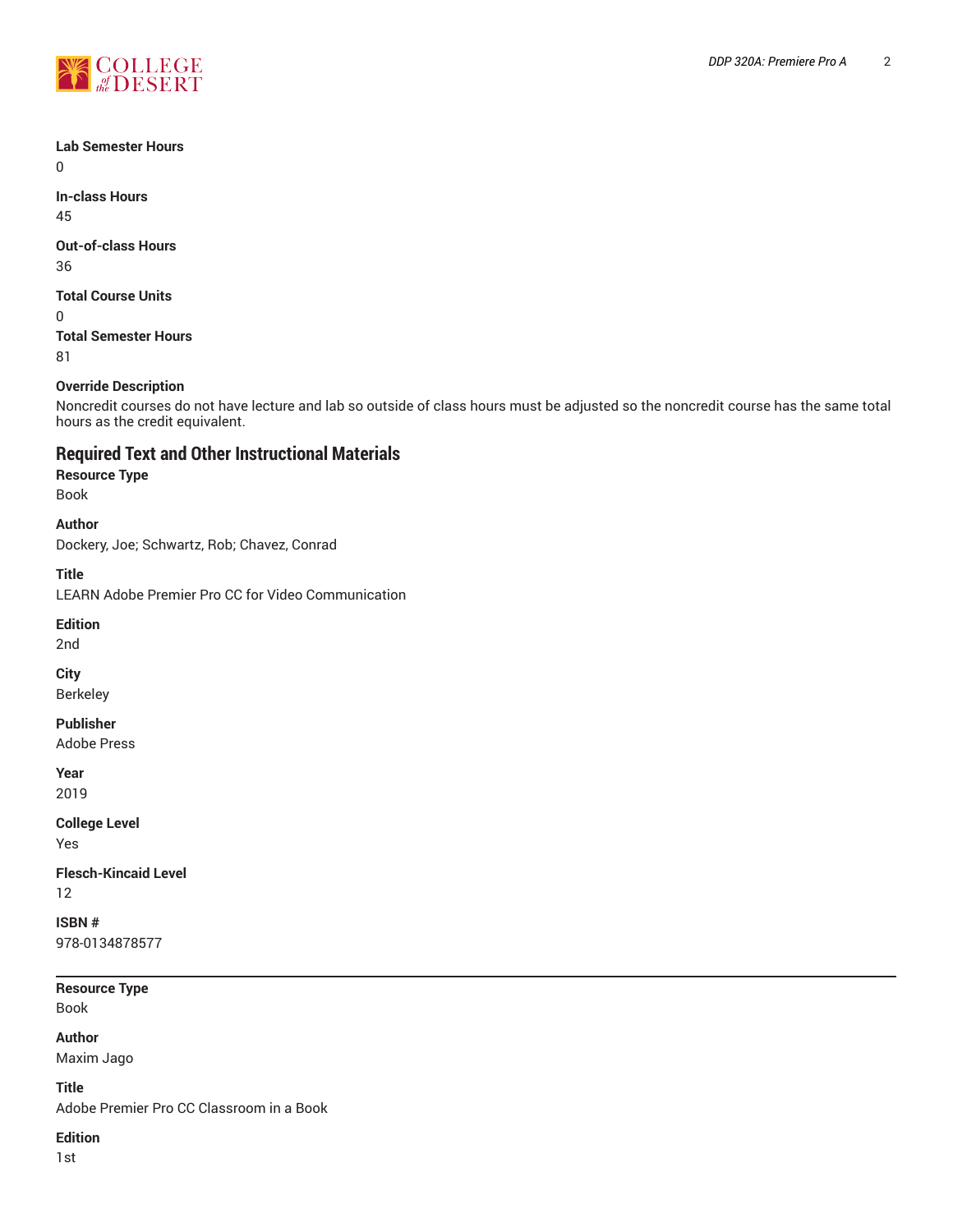

#### **Publisher**

Adobe Press

**Year** 2019

#### **College Level**

Yes

**ISBN #** 978-0135298893

## **Resource Type**

Web/Other **Open Educational Resource**

Yes

#### **Description**

These resources are part of the course module.

#### **Class Size Maximum**

25

#### **Course Content**

- 1. Use of raster/bitmap and vector/object images on a presentation, types of bitmap and vector images.
- 2. Presentation Styles: Linear and Non-Linear.
- 3. Sound capture, file formats and use.
- 4. Digital video formats and use.
- 5. Basic animation and loops.
- 6. Managing files for video production.
- 7. Understanding job requirements.
- 8. Basic editing workflow.
- 9. Enhancing audio.
- 10. Using markers in the timeline.
- 11. Color correction.
- 12. Creating a rough cut.
- 13. Editing vertical video.
- 14. Adding credits.
- 15. Creating a simple animation.
- 16. Masking with green screen.
- 17. Masking objects.
- 18. Importing Illustrator files.
- 19. Symbols:movie, button, graphic.
- 20. Converting objects into symbols.
- 21. Importing bitmaps.
- 22. Working with buttons.
- 23. Adding transparency.
- 24. Layers and Timelines.
- 25. Assets.
- 26. Digital storytelling.
- 27. Creating text.
- 28. Animating for the web.
- 29. Animating a movie clip symbol.
- 30. Nested symbols.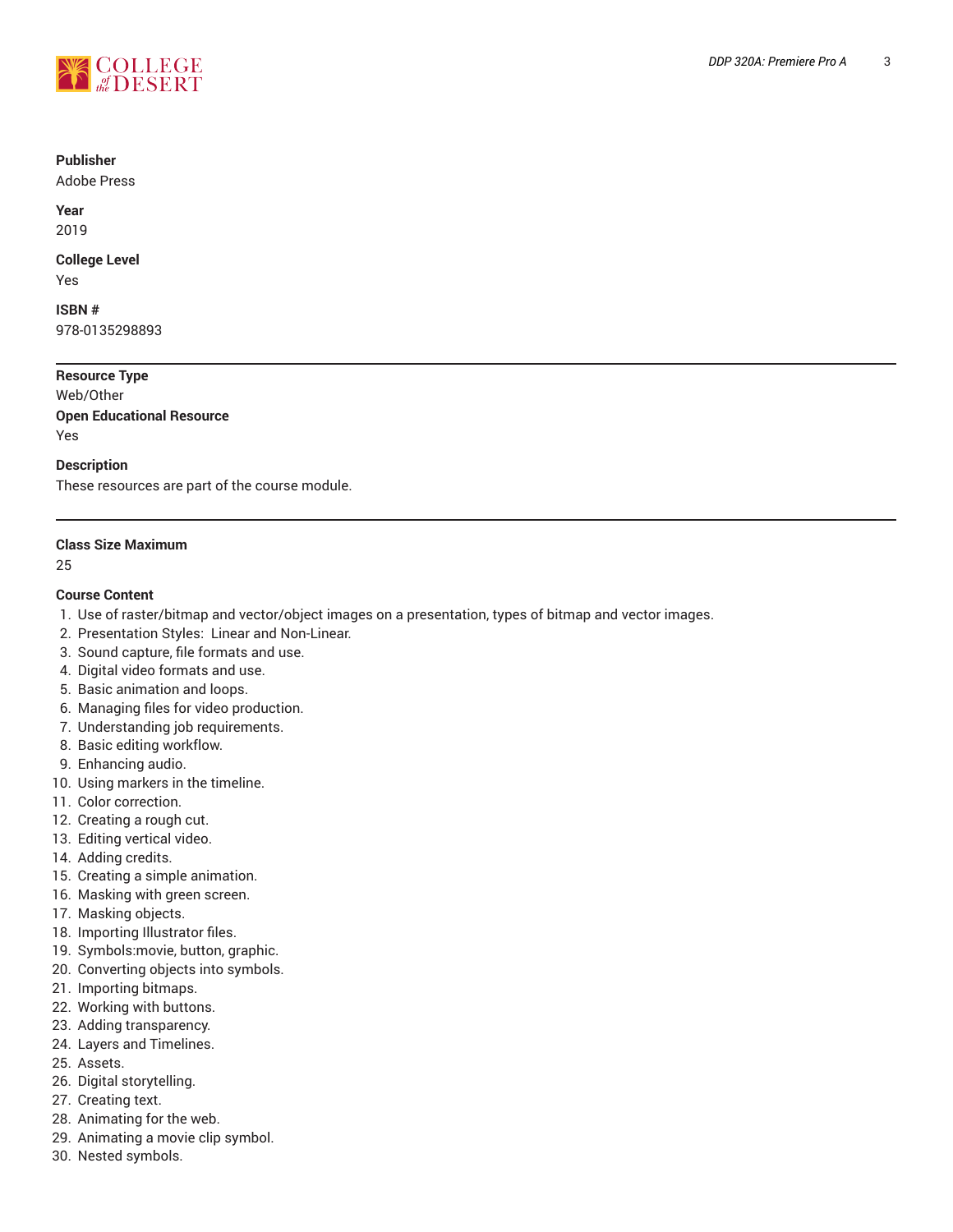

- 31. Adding sound.
- 32. Morphing objects.
- 33. Fading in and out.
- 34. Animating motion on a path.
- 35. Editing video.

#### **Course Objectives**

|             | <b>Objectives</b>                                                                     |
|-------------|---------------------------------------------------------------------------------------|
| Objective 1 | Identify elements of software user interface.                                         |
| Objective 2 | Demonstrate software features and functions.                                          |
| Objective 3 | Navigate and organize source media folders for projects.                              |
| Objective 4 | Prepare, import and organize assets needed to set up a post video production project. |
| Objective 5 | Analyze audio to enhance video content.                                               |
| Objective 6 | Evaluate basic principles and best practices employed in the digital video industry.  |

#### **Student Learning Outcomes**

| Upon satisfactory completion of this course, students will be able to: |  |
|------------------------------------------------------------------------|--|
|------------------------------------------------------------------------|--|

Outcome 1 Analyze video editing software (Adobe Premiere Pro) workspace and tools.

#### **Methods of Instruction**

| <b>Method</b>                      | Please provide a description or examples of how each instructional<br>method will be used in this course.                                                                                                                                                  |  |  |
|------------------------------------|------------------------------------------------------------------------------------------------------------------------------------------------------------------------------------------------------------------------------------------------------------|--|--|
| Technology-based instruction       | All course work uses current technology in the field, the students will<br>learn the software and create physical and digital projects with the<br>technology. Instructors will use the technology in demonstrations as it<br>pertains to the assignments. |  |  |
| Lecture                            | Lectures will be provided on historical and contemporary approaches to<br>digital art and media, as well as demonstrations on how to use software<br>as it relates to the assignments.                                                                     |  |  |
| Demonstration, Repetition/Practice | Students will learn technical software and hardware applications and<br>apply them in a series of assignment/design challenges.                                                                                                                            |  |  |
| Skilled Practice at a Workstation  | A large portion of the lab will be dedicated to time for students to create<br>digital artwork on an individual workstation. Each student will need to be<br>have access to a computer to participate in this course.                                      |  |  |
| Laboratory                         | Students will use the MAC computer lab for the course assignments, or<br>their personal computer with the appropriate software and hardware.                                                                                                               |  |  |
| <b>Methods of Evaluation</b>       |                                                                                                                                                                                                                                                            |  |  |
| <b>Method</b>                      | Please provide a description or examples of how<br><b>Type of Assignment</b><br>each evaluation method will be used in this course.                                                                                                                        |  |  |

| Presentations/student demonstration observations | Students will explain how they analyzed, chose, and In Class Only<br>synthesized a variety of possible elements to create<br>an original artwork                                                      |                   |
|--------------------------------------------------|-------------------------------------------------------------------------------------------------------------------------------------------------------------------------------------------------------|-------------------|
| Student participation/contribution               | Students will be graded in their participation at<br>critiques and group discussions.                                                                                                                 | In Class Only     |
| Tests/Quizzes/Examinations                       | Students will be quizzed on key art and media<br>terminology including the principles and elements of<br>design.                                                                                      | In Class Only     |
| Mid-term and final evaluations                   | Students will have both a mid term and final<br>evaluation. The culmination of the course will be<br>a graded assignment/project or physical test of<br>knowledge pertaining to software or hardware. | In Class Only     |
| Written homework                                 | Students will have a written exam that will be<br>graded with a rubric.                                                                                                                               | Out of Class Only |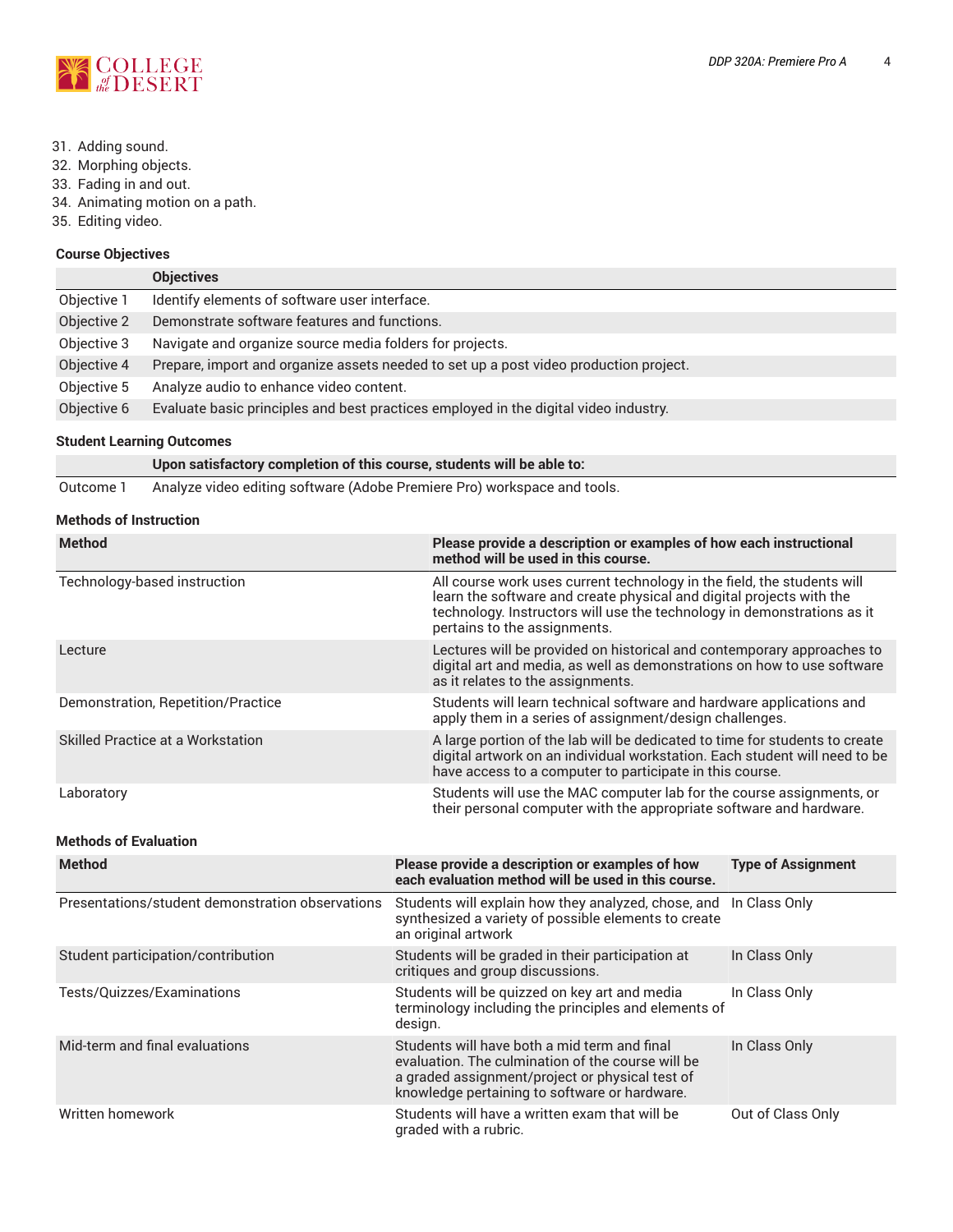



| Product/project development evaluation | Students will create assignments with given criteria In Class Only<br>and will work to solve the design/art challenge as<br>well as apply key fundamental compositions. |               |
|----------------------------------------|-------------------------------------------------------------------------------------------------------------------------------------------------------------------------|---------------|
| Other                                  | Out-of-class hours will be monitored electronically<br>through the Learning Management System.                                                                          | In Class Only |

#### **Assignments**

#### **Other In-class Assignments**

- 1. Create a digital presentation using type, color, and animation.
- 2. Synthesize animation with sound.
- 3. Capture and process digital raster images and combine with type sound, and animation.
- 4. Develop an interactive presentation.
- 5. Produce an interview project.
- 6. Make a slide show.

#### **Other Out-of-class Assignments**

- 1. Create a digital presentation using type, color, and animation.
- 2. Synthesize animation with sound.
- 3. Capture and process digital raster images and combine with type sound, and animation.
- 4. Develop an interactive presentation.
- 5. Create a simple game using interactive controls.
- 6. Make a slide show.

#### **Grade Methods**

Pass/No Pass Only

# **Distance Education Checklist**

**Include the percentage of online and on-campus instruction you anticipate.**

**Online %** 50 **On-campus %** 50

# **Lab Courses**

# **Instructional Materials and Resources**

If you use any other technologies in addition to the college LMS, what other technologies will you use and how are you ensuring **student data security?**

Within Course Management System: Discussion forums with substantive instructor participation Regular virtual office hours Private messages Online quizzes and examinations Video or audio feedback Weekly announcements External to Course Management System:

Direct e-mail Posted audio/video (including YouTube, 3cmediasolutions, etc.)

Briefly discuss how the selected strategies above will be used to maintain Regular Effective Contact in the course.

This class if online is being taught via Canvas. Instructors will use asynchronous text and video messages to interact with the students. Also, discussions boards, constant announcements will be used. Zoom virtual office hours with screen sharing and interaction capabilities will be available.

If interacting with students outside the LMS, explain how additional interactions with students outside the LMS will enhance student learning.

Canvas is used for external interaction as well.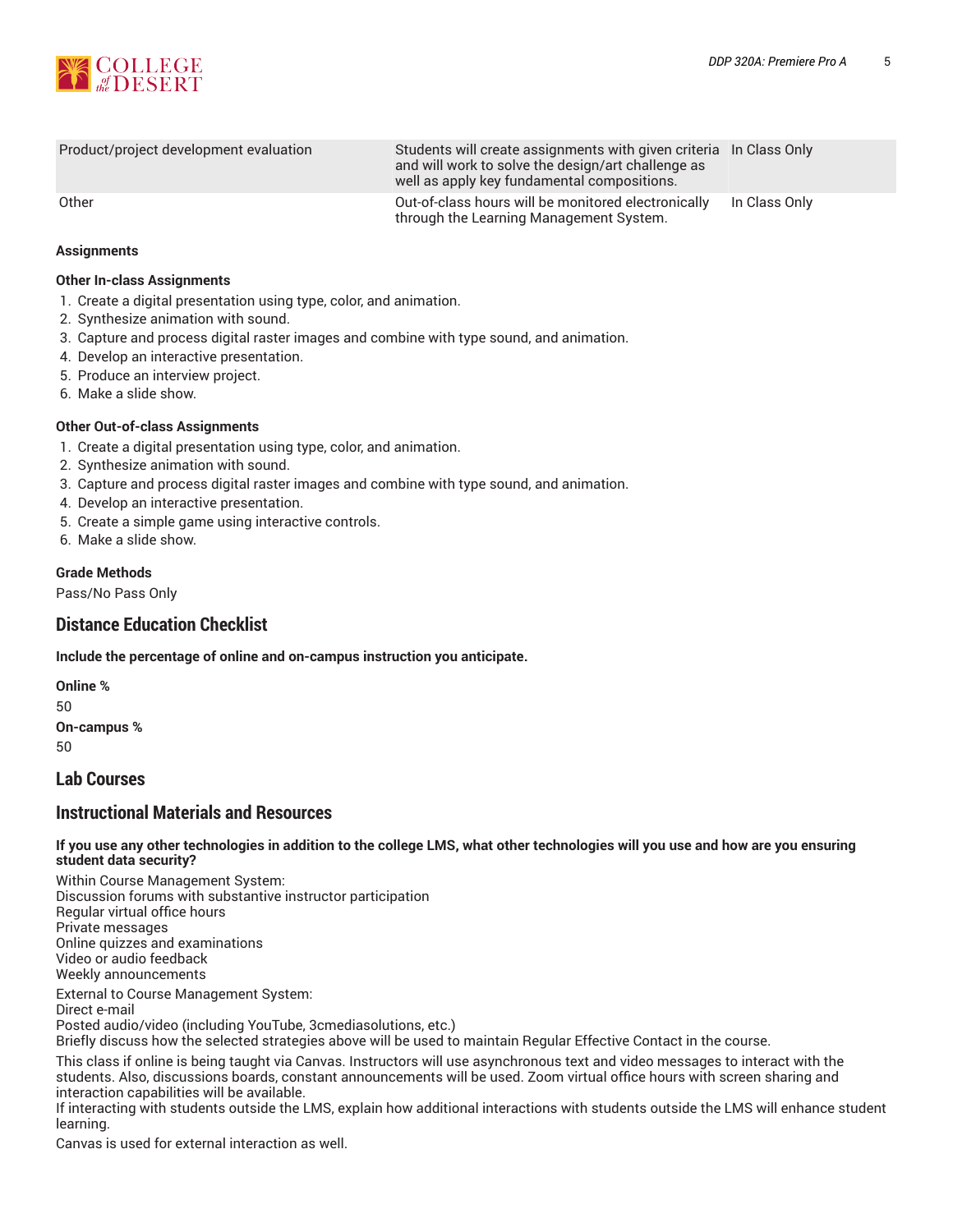

# **Effective Student/Faculty Contact**

#### Which of the following methods of regular, timely, and effective student/faculty contact will be used in this course?

#### **Within Course Management System:**

Discussion forums with substantive instructor participation Chat room/instant messaging Regular virtual office hours Private messages Online quizzes and examinations Video or audio feedback Weekly announcements

#### **External to Course Management System:**

Direct e-mail E-portfolios/blogs/wikis Posted audio/video (including YouTube, 3cmediasolutions, etc.) Synchronous audio/video **Teleconferencing** 

#### **For hybrid courses:**

Scheduled Face-to-Face group or individual meetings Field trips Library workshops Orientation, study, and/or review sessions Supplemental seminar or study sessions

#### Briefly discuss how the selected strategies above will be used to maintain Regular Effective Contact in the course.

Active participation and multiple modes of information delivery; announcements, asynchronous text, video messages, discussions boards, and Canvas email.

# **Other Information**

#### **MIS Course Data**

**CIP Code** 11.0803 - Computer Graphics.

**TOP Code** 061460 - Computer Graphics and Digital Imagery

**SAM Code** C - Clearly Occupational

**Basic Skills Status** Not Basic Skills

**Prior College Level** Not applicable

**Cooperative Work Experience** Not a Coop Course

**Course Classification Status** Other Non-credit Enhanced Funding

**Approved Special Class** Not special class

**Noncredit Category** Short-Term Vocational